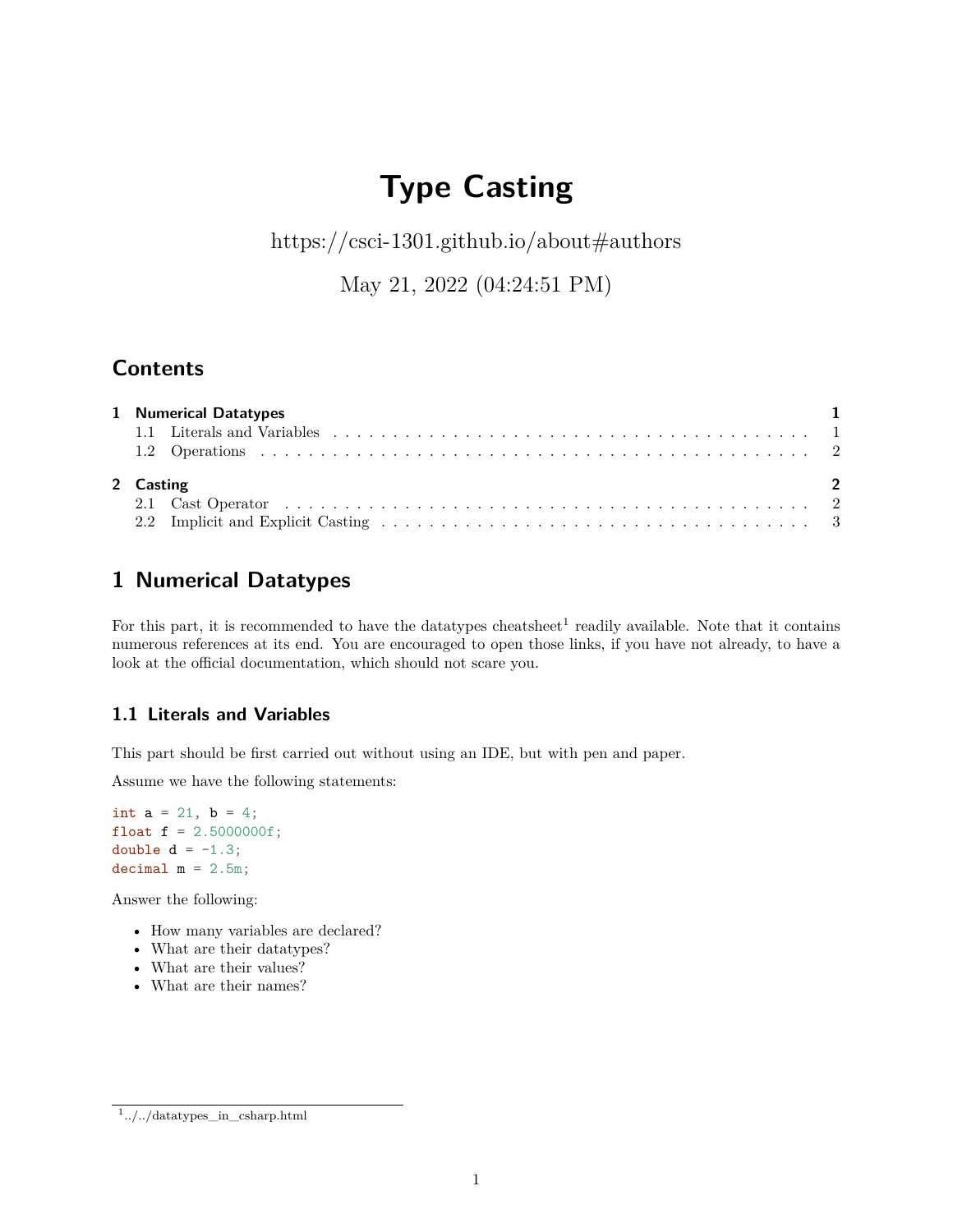#### <span id="page-1-0"></span>**1.2 Operations**

• Consider the following expressions, which use the variables we have declared above. For each of them, tell if they are legal and if so, give the result and its corresponding datatype. The first two are given as examples:

| Operation | Legal? | Result | Datatype |
|-----------|--------|--------|----------|
| a + d     | Yes    | 19.7   | double   |
| $m + f$   | No.    | N/A    | N/A      |
| a / b     |        |        |          |
| b * f     |        |        |          |
| $d + f$   |        |        |          |
| $d + b$   |        |        |          |
| $a + m$   |        |        |          |
| f / m     |        |        |          |
| $d * m$   |        |        |          |
|           |        |        |          |

You can check your answers using an IDE: create a new project, copy the variable declarations and assignments, and write your own statements to perform the calculations in the Main method. For instance, if you want to check that the result of  $a + d$  is of type double, write something like:

```
double tempVariable1 = a + d;
Console.WriteLine($"The value of d+f is {tempVariable1}");
int tempVariable2 = a + d; // This line should give you an error.
```
## <span id="page-1-1"></span>**2 Casting**

#### <span id="page-1-2"></span>**2.1 Cast Operator**

Create a new project, and then do the following.

1. Add in your program the following:

```
float floatVar = 4.3f;
int intVar = floatVar; // This statement will give you an error
You will get an error that reads
```
Cannot implicitly convert type 'float' to 'int'. An explicit conversion exists (are ↪ you missing a cast?)

Can you explain it?

2. Your IDE is suggesting that we use a "cast" to "force"  $C#$  to store the value of the variable floatVar into the variable intVar. To do so, replace the previous statement with the following:

int intVar = (int)floatVar; *// This statement will compile*

3. Using a Console.WriteLine statement, observe the value stored in intVar. Can you tell if the value stored in floatVar was rounded or truncated before being stored in the variable intVar? Conduct further experiments if needed to answer this question.